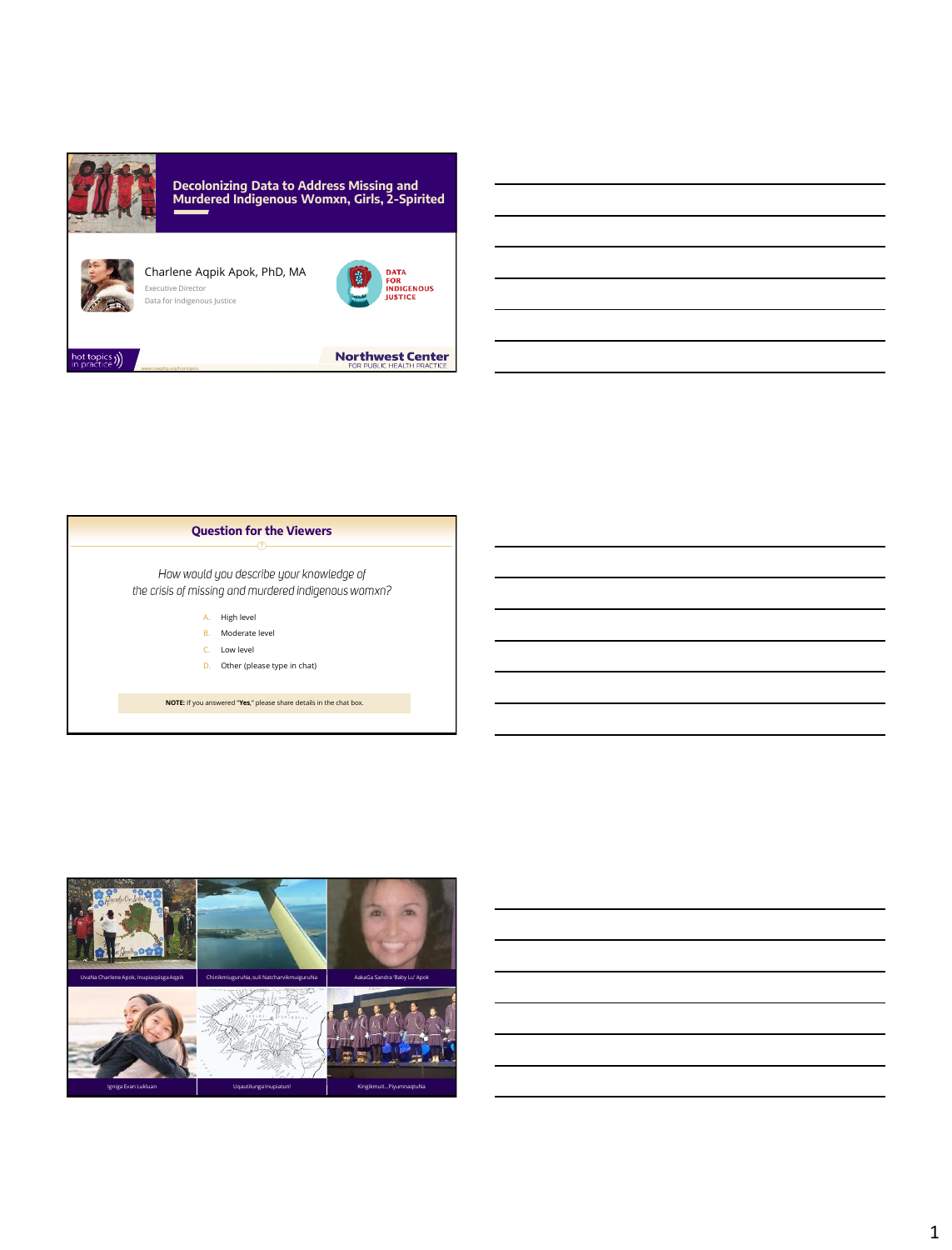

| <u> 1989 - Johann Stoff, deutscher Stoff, der Stoff, der Stoff, der Stoff, der Stoff, der Stoff, der Stoff, der S</u>                                                                                                         |  |  |
|-------------------------------------------------------------------------------------------------------------------------------------------------------------------------------------------------------------------------------|--|--|
| <u> 1989 - Johann Barn, mars ann an t-Amhain ann an t-Amhain ann an t-Amhain ann an t-Amhain an t-Amhain ann an t-</u>                                                                                                        |  |  |
| the control of the control of the control of the control of the control of the control of the control of the control of the control of the control of the control of the control of the control of the control of the control |  |  |
| <u> 1989 - Johann Stoff, deutscher Stoff, der Stoff, der Stoff, der Stoff, der Stoff, der Stoff, der Stoff, der S</u>                                                                                                         |  |  |
| ,我们也不会有什么。""我们的人,我们也不会有什么?""我们的人,我们也不会有什么?""我们的人,我们也不会有什么?""我们的人,我们也不会有什么?""我们的人                                                                                                                                              |  |  |
|                                                                                                                                                                                                                               |  |  |





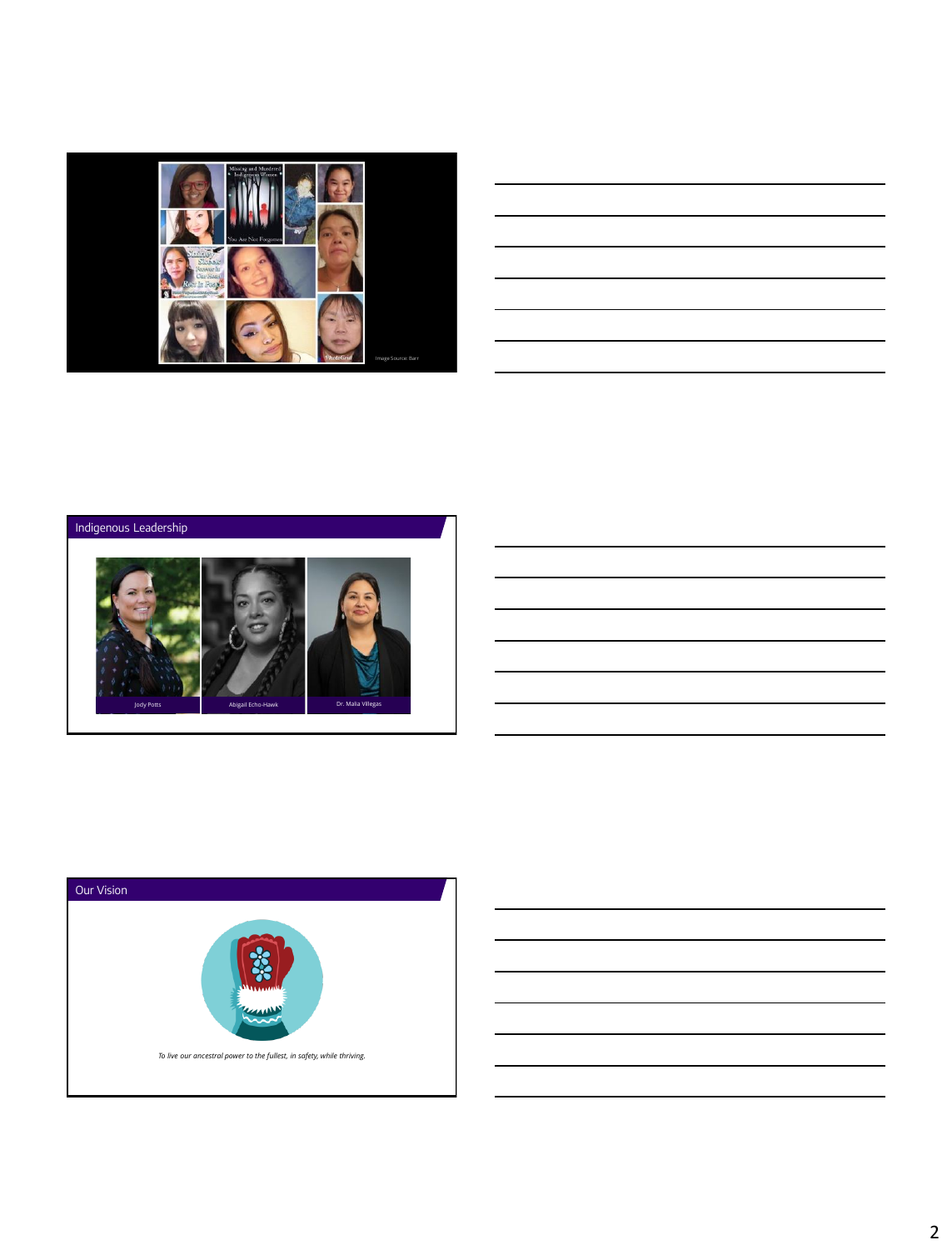

| and the control of the control of the control of the control of the control of the control of the control of the |  |
|------------------------------------------------------------------------------------------------------------------|--|
|                                                                                                                  |  |
|                                                                                                                  |  |
|                                                                                                                  |  |
|                                                                                                                  |  |
|                                                                                                                  |  |
|                                                                                                                  |  |
|                                                                                                                  |  |
|                                                                                                                  |  |
|                                                                                                                  |  |
|                                                                                                                  |  |
|                                                                                                                  |  |
|                                                                                                                  |  |
|                                                                                                                  |  |
|                                                                                                                  |  |
|                                                                                                                  |  |
|                                                                                                                  |  |
|                                                                                                                  |  |
|                                                                                                                  |  |
|                                                                                                                  |  |
|                                                                                                                  |  |
|                                                                                                                  |  |
|                                                                                                                  |  |
|                                                                                                                  |  |
|                                                                                                                  |  |



## Overview of the Problem



MMIWG2S is a complex issue, yet is also very simple. MMIWG2S is rooted in colonization and acts of genocide. We seek justice on every front.

3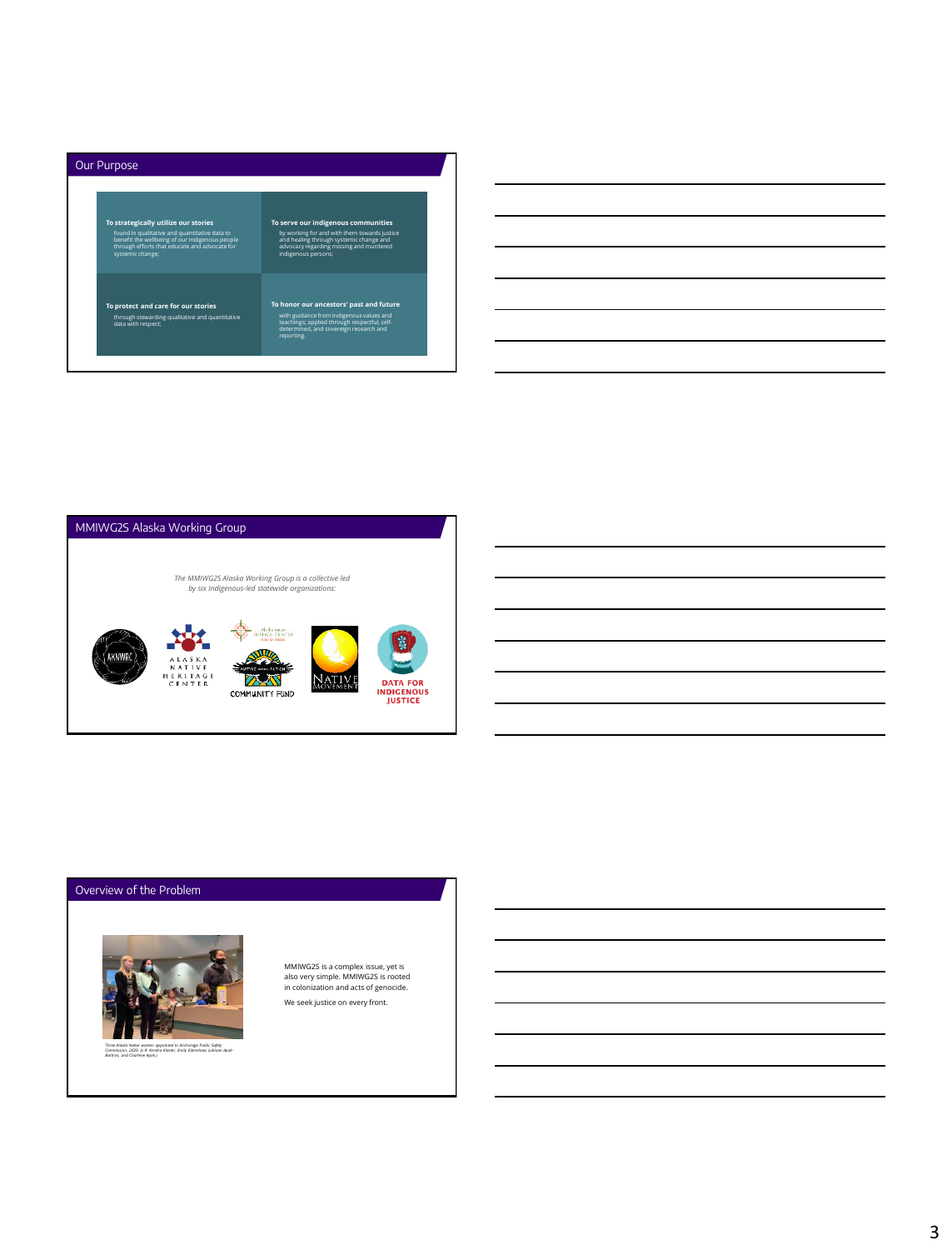| <b>No Protections</b>                                                                                                                                                         | <b>Missing Data</b>                                                                                                                                                                                                                                                                           | <b>Missing in the Media</b>                                                                                                                                                                                                                                                                        |
|-------------------------------------------------------------------------------------------------------------------------------------------------------------------------------|-----------------------------------------------------------------------------------------------------------------------------------------------------------------------------------------------------------------------------------------------------------------------------------------------|----------------------------------------------------------------------------------------------------------------------------------------------------------------------------------------------------------------------------------------------------------------------------------------------------|
| Murder is the third leading cause<br>٠<br>of death among AI/AN women.<br>Rates of violence on reservations<br>٠<br>can be up to 10 times higher than<br>the national average. | . In 2016, there were 5.712<br>reports of missing AI/AN women<br>and girls; the US Department of<br>Justice logged only 116 cases.<br>Misclassifying race, mislabeling<br>٠<br>deaths as a suicide rather than<br>homicide, and mislabeling the<br>origin location of the crime is<br>common. | More than 95% of the cases in<br>the study by UIHI were never<br>covered by national or<br>international media<br>Out of 934 articles, which<br>covered 129 cases out of 506 in<br>the study, one quarter of the total<br>number of cases were covered by<br>local, regional, or national<br>media |







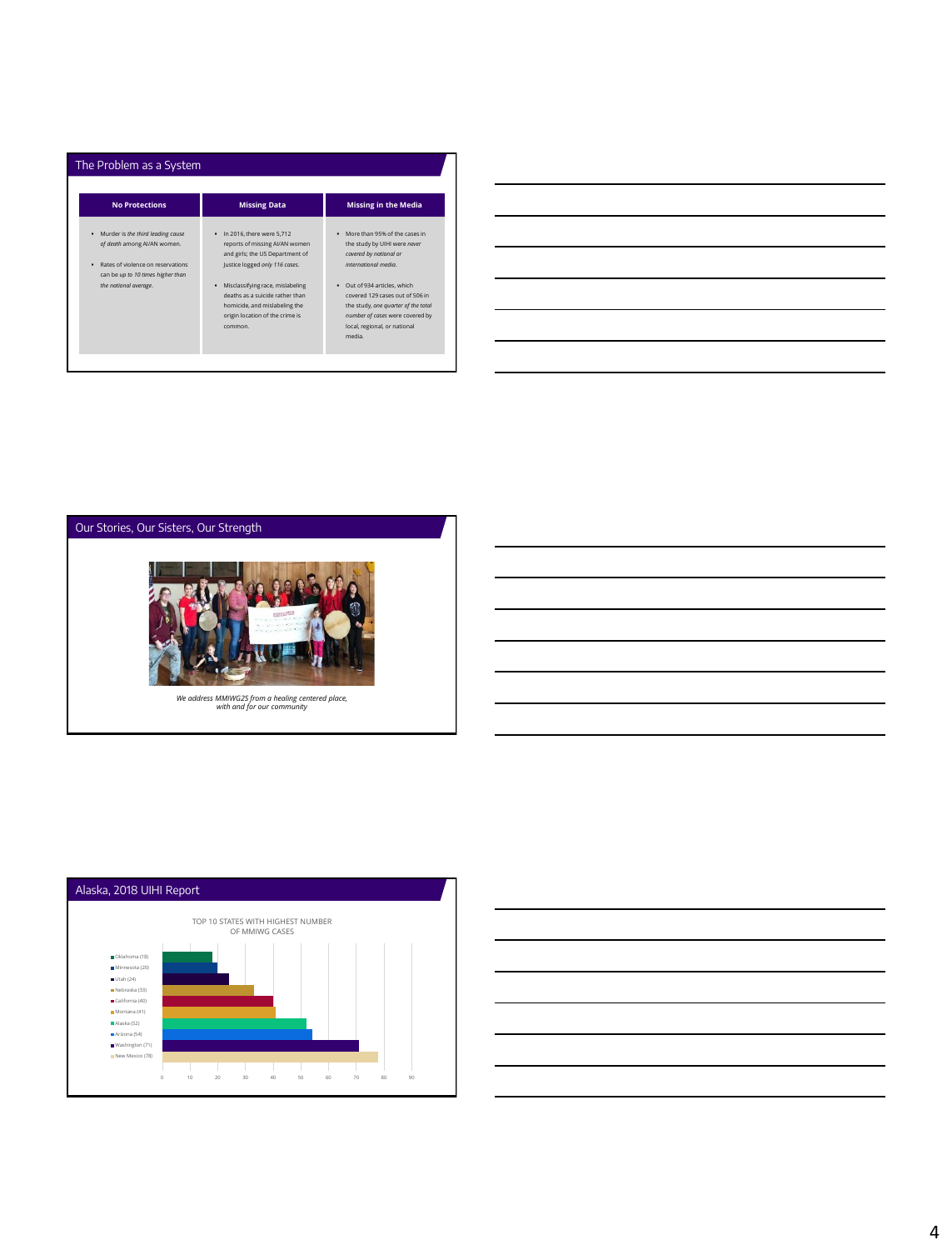





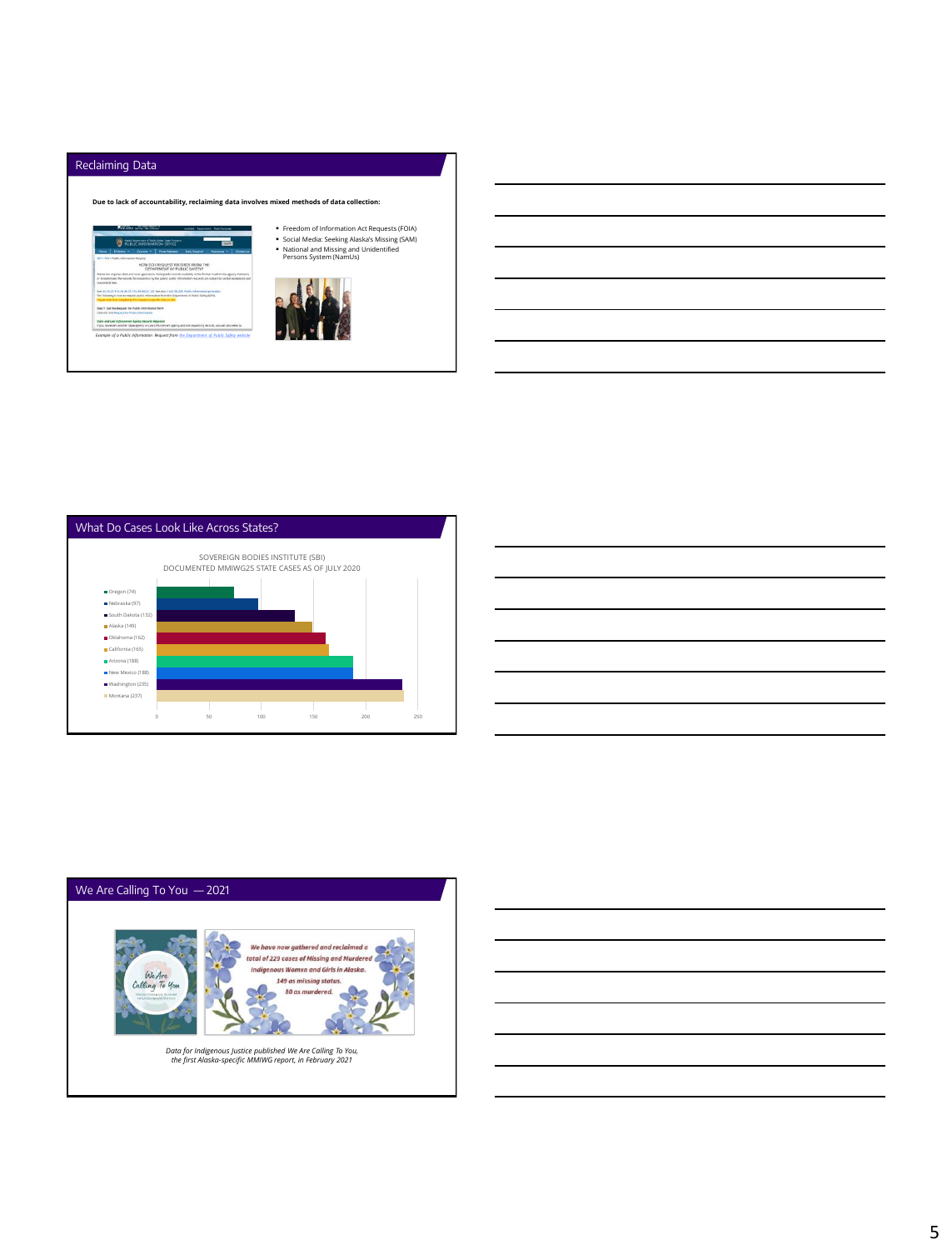



## A Chat with Charlene Aqpik Apok





Allene Mares Charlene Aqpik Apok